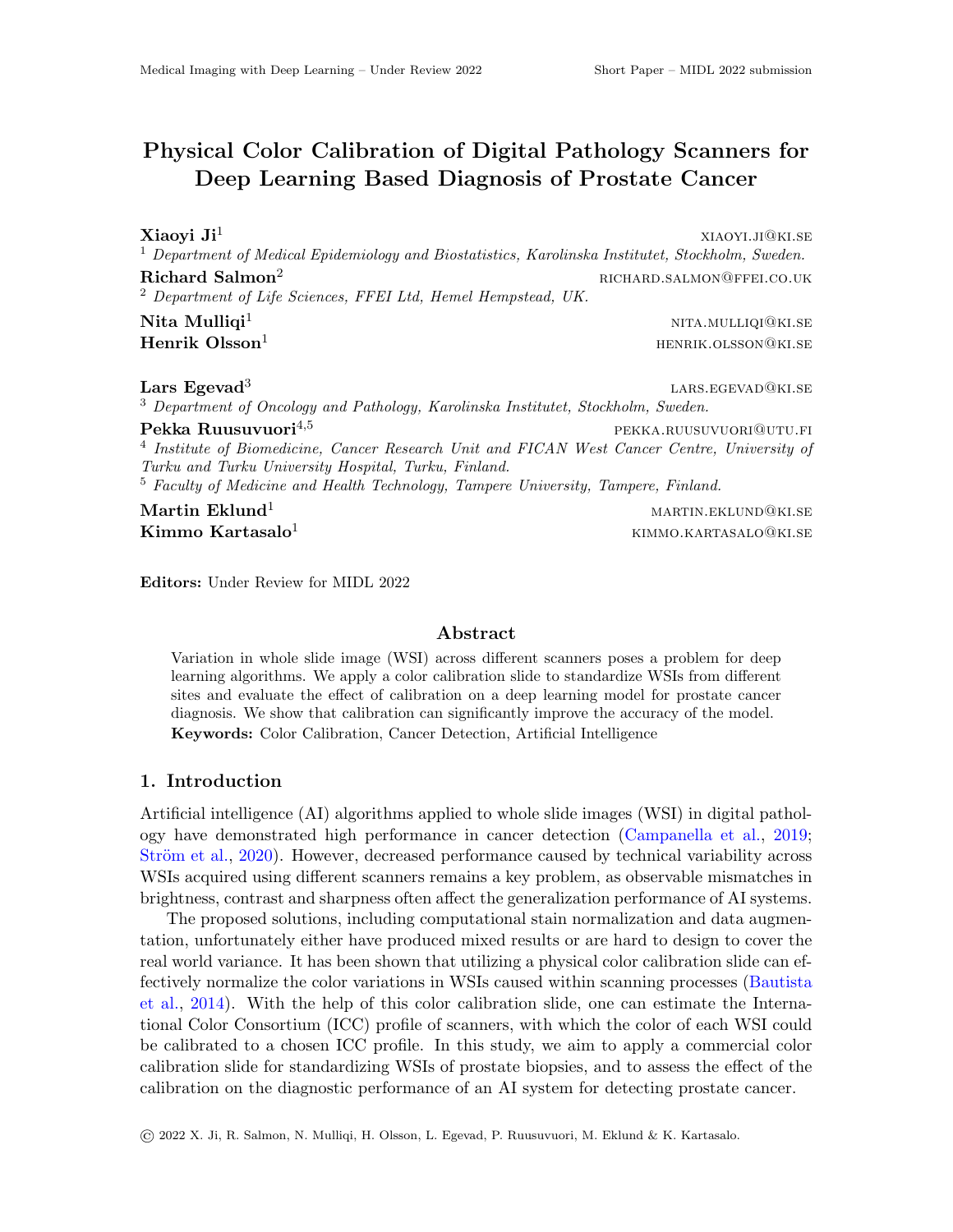# 2. Materials and Methods

The AI model is based on a previously developed one, where each WSI is processed in patch-wise manner (Ström et al., [2020\)](#page-2-1). Ensembles of Inception V3 deep neural networks (DNNs) implemented in TensorFlow are used for patch-level training and prediction, and gradient boosted trees implemented in Xgboost for WSI-level prediction of: 1) probability of cancer presence, 2) cancer length in millimeters. In comparison to the original model, we add color calibration for each patch as a pre-processing step for DNN training and prediction. OpenSlide was used for accessing the WSIs in native *svs* and *ndpi* formats.

For the training data set, we scanned 3,651 prostate needle biopsies from 957 patients on an Aperio ScanScope AT2 scanner at SciLifeLab, Uppsala, Sweden. The tuning (100 WSIs) and testing (230 WSIs) sets were scanned with a Hamamatsu NanoZoomer S360 C13220-01 at Karolinska University Hospital, Stockholm, Sweden. The ICC profiles of the scanners were obtained by scanning the Sierra color calibration slide (FFEI Ltd., Hemel Hempstead, UK). We chose sRGB as the calibration standard, whose ICC profile can be found on the website of International Color Consortium. The approximate annotations of malignant regions of the WSIs were performed by a single pathologist (L.E.). Approximately 1000 image patches per WSI were extracted from benign and malignant regions.



<span id="page-1-0"></span>Figure 1: ROC curves indicating slide-level cancer detection performance with (right) and without (left) color calibration.

### 3. Results

We successfully integrated color calibration into the AI system, and qualitatively observed standardized colors between images from different scanners. For a quantitative assessment, we trained and evaluated the AI model with and without applying color-calibration on the input WSIs. In the independent test set, Receiver Operating Charactetistics (ROC) analysis showed Area Under the Curve (AUC) values for cancer detection on slide-level of 0.953 and 0.983 without and with calibration, respectively (Figure [1\)](#page-1-0). The linear correlation